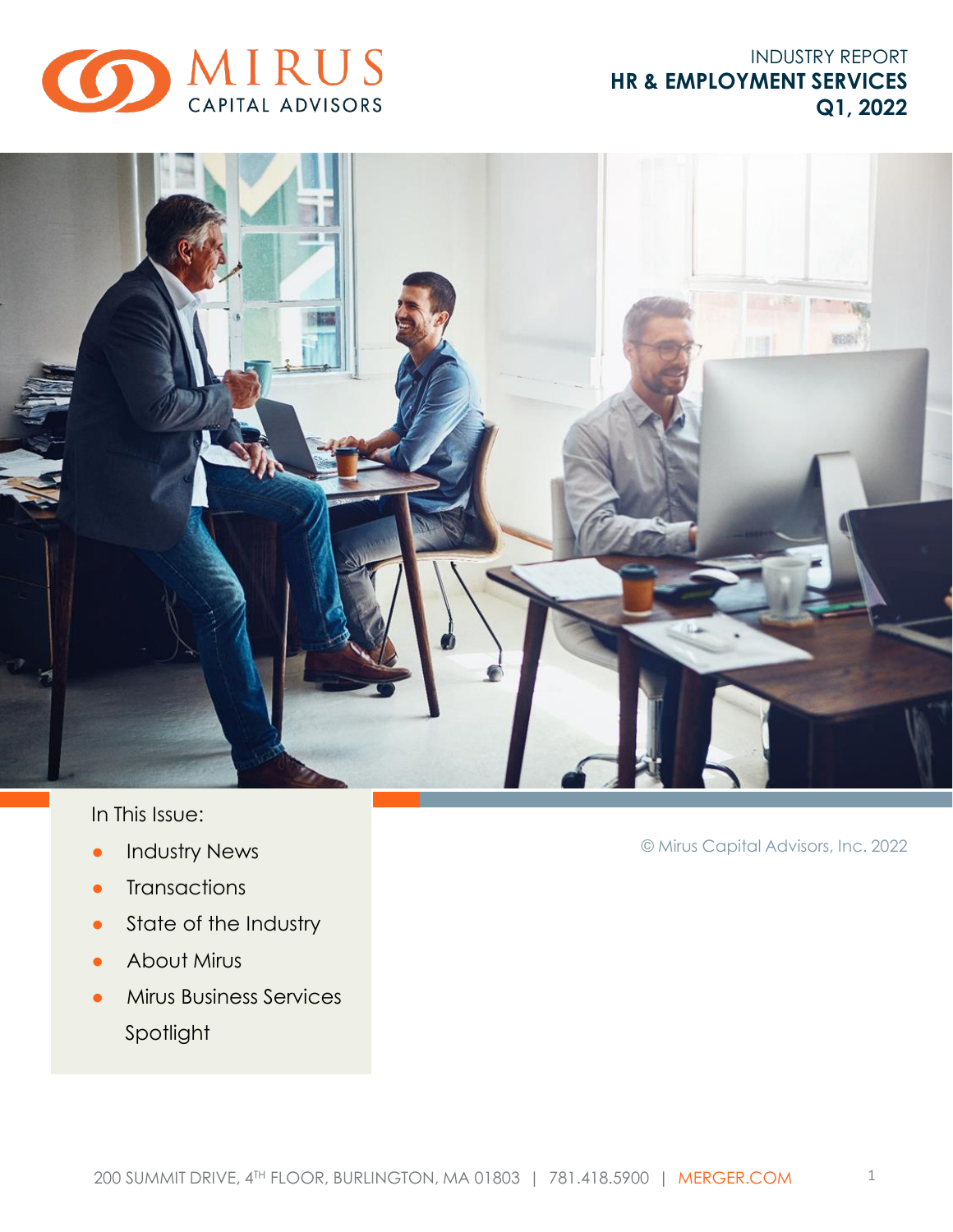## **HR & Employment Services**

### **Industry News**

## **2022 Business and Professional Services Trends**

#### RSM [Full Article](https://realeconomy.rsmus.com/business-and-professional-services-industry-outlook-spring-2022/)

As business and professional services firms tackle labor shortages, technology will be the industry's best solution. Whether higher salaries are cutting into profit margins or job vacancies are outnumbering qualified applicants, digital solutions – specifically those that automate nonbillable or tedious tasks – can help increase productivity and boost the bottom line.

### **Why HR's Future is Data-Driven**

### HR.com [Full Article](https://hrcommedia-public.s3.amazonaws.com/ExcellenceEssentials/HRSP/2022/HRSP_MAR_2022/page_10.html)

In the past two years, organizations have encountered heightened turnover, high competition for talent and new policies. Strategic business initiatives drive the demand for HR intelligence. HR data tools are essential to impact culture, engagement and performance.

Turnover, culture and roles are areas where people analytics can have a strategic impact. HR leaders need intelligence that is current and reliable to understand the internal state of the organization and act fast. Data must be easy to access, analyze and activate on through tech-enabled dashboards and tools. Lastly, people intelligence realizes maximum value when connected to key data across different business areas in the organization.

### **Purple Ink LLC and InvigorateHR Merge, Offering More Expertise to Clients**

### Purple Ink LLC [Full Article](https://purpleinkllc.com/2022/01/01/purple-ink-llc-and-invigoratehr-merge/)

JoDee Curtis and Jeremy York, co-authors of The JoyPowered® Organization, have merged their human resource consulting firms.

Purple Ink LLC, founded by JoDee Curtis in 2010, is a full-service human resource consulting firm with a mission to inspire JoyPowered® work.

InvigorateHR, an Indianapolis human resource consulting firm focused on people strategies that deliver results, was founded by Jeremy York in 2013. Now a part of Purple Ink LLC, the InvigorateHR team broadens Purple Ink's competencies, as well as adding new service areas for InvigorateHR's existing clients.

"We've been friends, colleagues, and volunteers with Jeremy and his team for many years, and we're excited to work even closer together going forward," said Curtis. "In addition to their expertise in a wide range of HR disciplines, InvigorateHR is known as a leader in the diversity, equity, and inclusion space, and we're thrilled to expand our offerings and knowledge in this important area."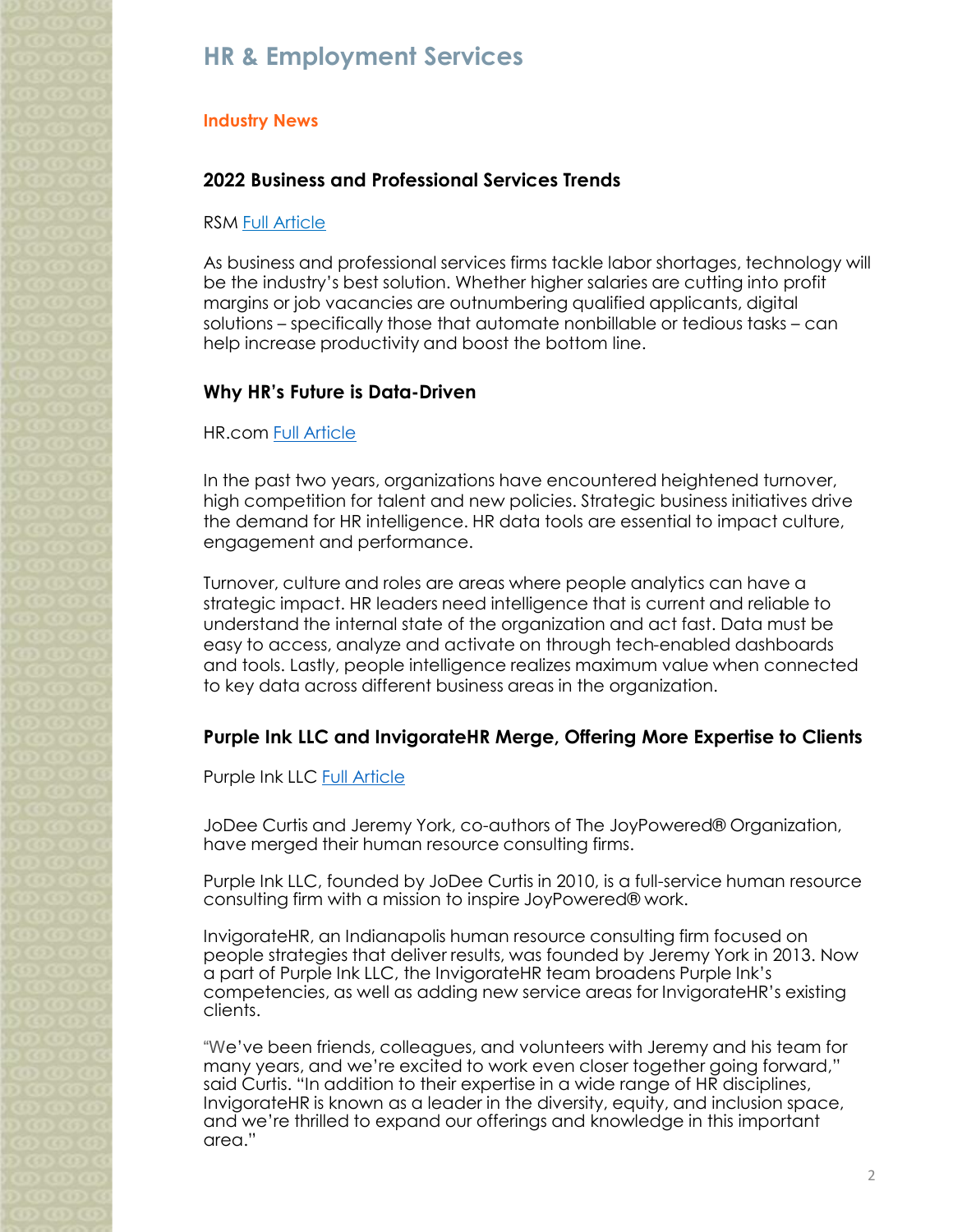# **HR & Employment Services**





### **Selected HR & Employment Services Transactions**

|                    |                                                                                     |                                        | <b>Enterprise</b> | EV/LTM                   |  |                          |
|--------------------|-------------------------------------------------------------------------------------|----------------------------------------|-------------------|--------------------------|--|--------------------------|
| Date Closed Target |                                                                                     | <b>Buyers/Investors</b>                | Value (\$M)       | Revenue EBITDA           |  |                          |
|                    | 1/1/2022 Invigoratehr, LLC                                                          | Purple Ink LLC                         |                   |                          |  |                          |
|                    | 1/3/2022 Results Coaching Global, LLC                                               | Solution Tree, Inc.                    |                   |                          |  |                          |
|                    | 1/4/2022 Transitions Retiree Benefit Group                                          | Senior Market Sales, Inc.              |                   |                          |  |                          |
|                    | 1/5/2022 StaffLink Outsourcing, LLC                                                 | Prestige Employee Administrators, Inc. |                   |                          |  |                          |
|                    | 1/6/2022 Raffa Financial Services, Inc.                                             | HUB International Limited              |                   |                          |  |                          |
|                    | 1/7/2022 Time Staffing Inc.                                                         | The Hamilton-Ryker Group, LLC          |                   |                          |  |                          |
|                    | 1/10/2022 Viktor Weyand Travel Service, Inc.                                        | Motivation Excellence, Inc.            |                   |                          |  |                          |
|                    | 1/11/2022 Group Benefit Partners, LLC                                               | AssuredPartners, Inc.                  |                   |                          |  |                          |
|                    | 1/14/2022 ProBenefits, LLC                                                          | Flores & Associates, LLC               |                   |                          |  |                          |
|                    | 1/17/2022 TPA and Care Management Divisions of Gilsbar, LLC                         | HealthComp, LLC                        |                   |                          |  |                          |
|                    | 1/20/2022 Silver State Payroll Services LLC                                         | CAVU Human Capital Management LLC      |                   |                          |  |                          |
|                    | 1/21/2022 Prohuman 2004 Labor Force Service Providing and Consulting LLC            |                                        | 54.1              | 0.3x                     |  | $\overline{\phantom{a}}$ |
|                    | 1/24/2022 Staffing Division of Temporary Alternatives, Inc.                         | HireQuest, Inc. (NasdaqCM:HQI)         |                   |                          |  |                          |
|                    | 1/26/2022 Power and Cable division of SelecSource                                   | Power Labor, LLC                       |                   |                          |  |                          |
|                    | 1/31/2022 Manpower CIS LLC                                                          |                                        | 4.0               |                          |  |                          |
|                    | 1/31/2022 Tempay, Inc.                                                              | Encore Funding, Inc.                   |                   |                          |  |                          |
|                    | 1/31/2022 Helios HR, LLC                                                            | NFP Corp.                              |                   |                          |  |                          |
|                    | 2/1/2022 Roi Rekrytering Sverige AB                                                 | Poolia AB (publ) (OM:POOL B)           | 3.6               | 1.4x                     |  | $\overline{a}$           |
|                    | 2/1/2022 Slayton Search Partners, Inc.                                              | The Judge Group, Inc.                  |                   |                          |  |                          |
|                    | 2/14/2022 HCI Human Capital Institute, Inc.                                         | Simplify Compliance Holdings LLC       |                   |                          |  |                          |
|                    | 2/15/2022 The Whitney Smith Company, Inc.                                           | Higginbotham Insurance Agency, Inc.    |                   |                          |  |                          |
|                    | 2/22/2022 Jeb Executive Services Limited Liability Company                          | <b>DHR</b> Global                      |                   |                          |  |                          |
|                    | 2/22/2022 Operational Assets of The Dubin Group and Dubin Workforce Solutions, Inc. | HireQuest, Inc. (NasdaqCM:HQI)         |                   |                          |  |                          |
|                    | 2/28/2022 Perigon Group Pty Ltd                                                     | Peoplein Limited (ASX:PPE)             | 19.3              | $\overline{a}$           |  |                          |
|                    | 2/28/2022 Northbound Executive Search, LTD.                                         | HireQuest, Inc. (NasdaqCM:HQI)         |                   |                          |  |                          |
|                    | 3/3/2022 AfterCollege, Inc.                                                         | Jobcase, Inc.                          |                   |                          |  |                          |
|                    | 3/3/2022 Alta Associates Inc.                                                       | Diversified Search Inc.                |                   |                          |  |                          |
|                    | 3/8/2022 Employer Advantage, LLC                                                    | G&A Outsourcing, Inc.                  |                   |                          |  |                          |
|                    | 3/9/2022 Lumeidon Partners LLC                                                      | 33eleven Partners LLC                  |                   | $\overline{\phantom{a}}$ |  |                          |
|                    | 3/9/2022 Rocket Power, Inc.                                                         | Kelly Services, Inc. (NasdaqGS:KELY.A) |                   |                          |  |                          |
|                    | 3/17/2022 Resourcing Edge, Inc.                                                     | OneDigital Health and Benefits, Inc.   |                   |                          |  |                          |
|                    | 3/21/2022 Substantially All of Light Industrial Segment Assets                      | Jobs and Talent S.L.                   | 32.3              |                          |  |                          |
|                    | 3/31/2022 The CFO Suite, An E78 Partners Company                                    | E78 Partners                           |                   |                          |  |                          |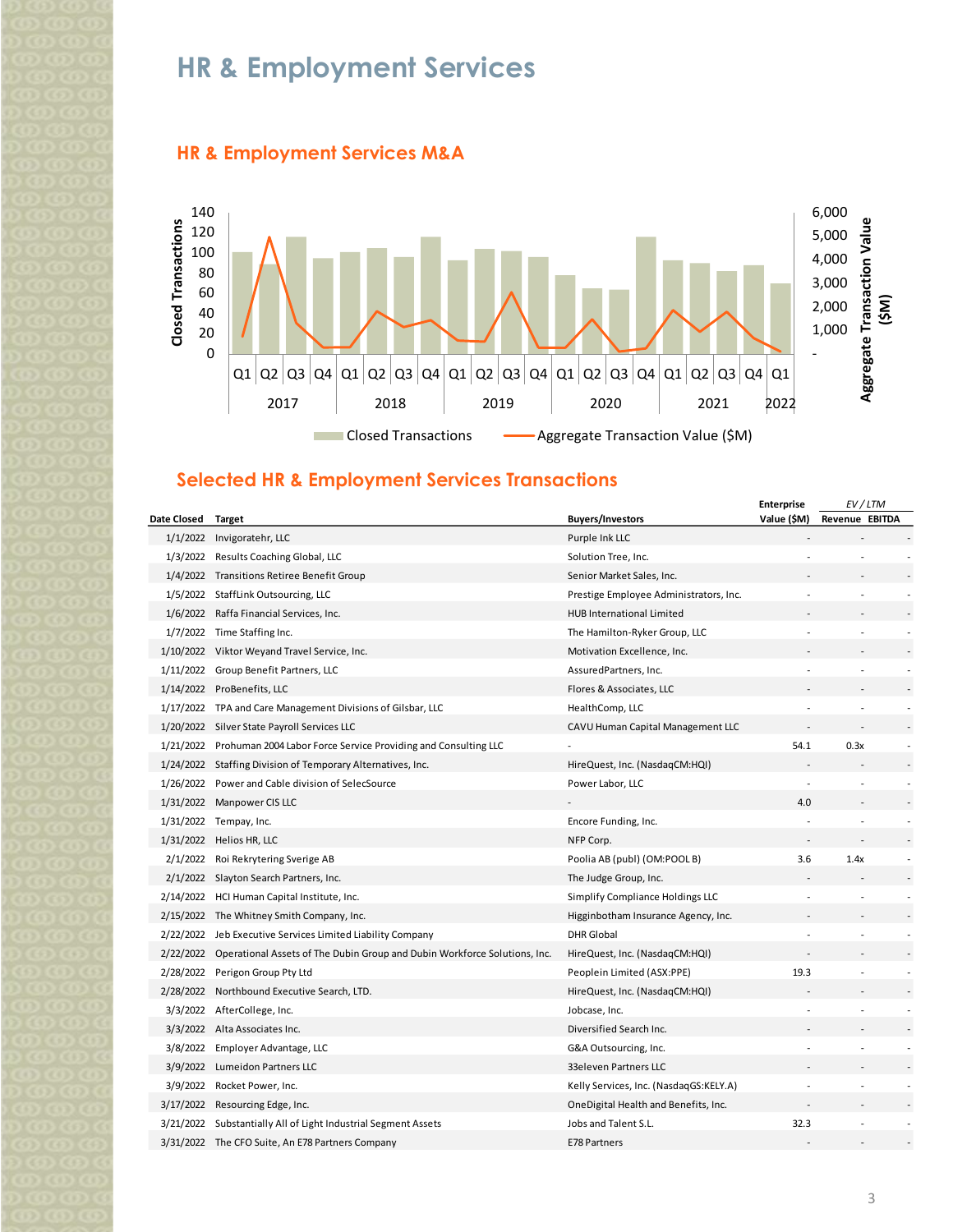# **Business Services**

The market enters Q1 2022 with high volatility, as headwinds from inflation, lessaccommodative monetary policies and geopolitical tension remain in place. Closely tracking the S&P 500, the business services sector ends the quarter with returns slightly lower than the market. The outlook for 2022 remains optimistic as business fundamentals remain robust. M&A activity will partly be driven by labor shortages as companies seek to invest in process automation and artificial intelligence.



| 3/31/2022                          |                 |                                 |          | <b>LTM Financials</b>      |         | <b>Valuation Metrics</b> |           |         | <b>LTM Margins</b>                |
|------------------------------------|-----------------|---------------------------------|----------|----------------------------|---------|--------------------------|-----------|---------|-----------------------------------|
| Company Name                       | <b>Ticker</b>   | <b>Enterprise Value Revenue</b> |          | <b>Gross Profit EBITDA</b> |         | EV / Revenue EV / EBITDA |           |         | <b>Gross Margin EBITDA Margin</b> |
| ABM Industries Incorporated        | NYSE:ABM        | \$4,183                         | \$6,672  | \$1,056                    | \$470   | 0.6x                     | 8.9x      | 15.8%   | 7.0%                              |
| <b>ACCO Brands Corporation</b>     | NYSE:ACCO       | \$1,836                         | \$2,025  | \$618                      | \$262   | 0.9x                     | 7.0x      | 30.5%   | 13.0%                             |
| Barrett Business Services, Inc.    | NasdaqGS:BBSI   | \$434                           | \$955    | \$205                      | \$47    | 0.5x                     | 9.2x      | 21.4%   | 4.9%                              |
| <b>Brady Corporation</b>           | NYSE:BRC        | \$2,360                         | \$1,241  | \$601                      | \$206   | 1.9x                     | 11.5x     | 48.4%   | 16.6%                             |
| CBIZ, Inc.                         | NYSE:CBZ        | \$2,515                         | \$1,105  | \$159                      | \$130   | 2.3x                     | 19.3x     | 14.4%   | 11.8%                             |
| Cintas Corporation                 | NasdaqGS:CTAS   | \$46,510                        | \$7,615  | \$3,545                    | \$1,831 | 6.1x                     | 25.4x     | 46.6%   | 24.0%                             |
| Clean Harbors, Inc.                | NYSE:CLH        | \$8,340                         | \$3,806  | \$1,187                    | \$628   | 2.2x                     | 13.3x     | 31.2%   | 16.5%                             |
| Copart, Inc.                       | NasdaqGS:CPRT   | \$28,978                        | \$3,160  | \$1,562                    | \$1,424 | 9.2x                     | 20.3x     | 49.4%   | 45.1%                             |
| Deluxe Corporation                 | NYSE: DLX       | \$3,040                         | \$2,022  | \$1,142                    | \$325   | 1.5x                     | 9.3x      | 56.5%   | 16.1%                             |
| Equifax Inc.                       | NYSE:EFX        | \$34,348                        | \$4,924  | \$2,943                    | \$1,628 | 7.0x                     | 21.1x     | 59.8%   | 33.1%                             |
| FTI Consulting, Inc.               | NYSE:FCN        | \$5,347                         | \$2,776  | \$861                      | \$357   | 1.9x                     | 15.0x     | 31.0%   | 12.9%                             |
| Healthcare Services Group, Inc.    | NasdaqGS:HCSG   | \$1,207                         | \$1,642  | \$227                      | \$62    | 0.7x                     | 19.5x     | 13.8%   | 3.8%                              |
| MillerKnoll, Inc.                  | NasdaqGS:MLKN   | \$4,325                         | \$3,467  | \$1,189                    | \$281   | 1.2x                     | 15.4x     | 34.3%   | 8.1%                              |
| <b>HNI Corporation</b>             | NYSE:HNI        | \$1,790                         | \$2,184  | \$757                      | \$153   | 0.8x                     | 11.7x     | 34.7%   | 7.0%                              |
| Huron Consulting Group Inc.        | NasdaqGS:HURN   | \$1,195                         | \$906    | \$269                      | \$87    | 1.3x                     | 13.7x     | 29.7%   | 9.6%                              |
| ICF International, Inc.            | NasdaqGS:ICFI   | \$2,411                         | \$1,553  | \$573                      | \$151   | 1.6x                     | 16.0x     | 36.9%   | 9.7%                              |
| Insperity, Inc.                    | NYSE:NSP        | \$3,695                         | \$4,973  | \$820                      | \$201   | 0.7x                     | 18.4x     | 16.5%   | 4.0%                              |
| Interface, Inc.                    | NasdaqGS:TILE   | \$1,323                         | \$1,200  | \$433                      | \$159   | 1.1x                     | 8.3x      | 36.0%   | 13.2%                             |
| Kelly Services, Inc.               | NasdagGS:KELY.A | \$825                           | \$4,910  | \$919                      | \$85    | 0.2x                     | 9.7x      | 18.7%   | 1.7%                              |
| Kforce Inc.                        | NasdagGS:KFRC   | \$1,522                         | \$1,580  | \$457                      | \$109   | 1.0x                     | 13.9x     | 28.9%   | 6.9%                              |
| Korn/Ferry International           | NYSE:KFY        | \$3,168                         | \$2,461  | \$702                      | \$460   | 1.3x                     | 6.9x      | 28.5%   | 18.7%                             |
| ManpowerGroup Inc.                 | NYSE:MAN        | \$5,692                         | \$20,724 | \$3,408                    | \$687   | 0.3x                     | 8.3x      | 16.4%   | 3.3%                              |
| Matthews International Corporation | NasdaqGS:MATW   | \$1,868                         | \$1,723  | \$559                      | \$158   | 1.1x                     | 11.8x     | 32.4%   | 9.2%                              |
| On Assignment, Inc.                | NYSE:ASGN       | \$6,590                         | \$4,010  | \$1,142                    | \$441   | 1.6x                     | 15.0x     | 28.5%   | 11.0%                             |
| Pitney Bowes Inc.                  | NYSE:PBI        | \$2,760                         | \$3,674  | \$1,122                    | \$313   | 0.8x                     | 8.8x      | 30.5%   | 8.5%                              |
| Quad/Graphics, Inc.                | NYSE: QUAD      | \$1,145                         | \$2,960  | \$571                      | \$250   | 0.4x                     | 4.6x      | 19.3%   | 8.5%                              |
| Robert Half International Inc.     | NYSE:RHI        | \$12,084                        | \$6,461  | \$2,696                    | \$797   | 1.9x                     | 15.2x     | 41.7%   | 12.3%                             |
| Rollins, Inc.                      | NYSE:ROL        | \$17,545                        | \$2,424  | \$1,262                    | \$534   | 7.2x                     | 32.8x     | 52.0%   | 22.0%                             |
| SP Plus Corporation                | NasdaqGS:SP     | \$1,304                         | \$602    | \$185                      | \$98    | 2.2x                     | 13.2x     | 30.8%   | 16.4%                             |
| Steelcase Inc.                     | NYSE:SCS        | \$1,848                         | \$2,773  | \$762                      | \$108   | 0.7x                     | 17.1x     | 27.5%   | 3.9%                              |
| Stericycle, Inc.                   | NasdaqGS:SRCL   | \$7,341                         | \$2,647  | \$1,005                    | \$458   | 2.8x                     | 16.0x     | 38.0%   | 17.3%                             |
| Team, Inc.                         | NYSE:TISI       | \$501                           | \$875    | \$208                      | $-524$  | 0.6x                     | <b>NM</b> | 23.8%   | $-2.7%$                           |
| Tetra Tech, Inc.                   | NasdaqGS:TTEK   | \$9,209                         | \$2,626  | \$517                      | \$316   | 3.5x                     | 29.2x     | 19.7%   | 12.0%                             |
| The Brink's Company                | NYSE:BCO        | \$5,929                         | \$4,200  | \$964                      | \$552   | 1.4x                     | 10.8x     | 23.0%   | 13.1%                             |
| TransUnion                         | NYSE:TRU        | \$24,693                        | \$2,960  | \$1,969                    | \$1,034 | 8.3x                     | 23.9x     | 66.5%   | 34.9%                             |
| TriNet Group, Inc.                 | NYSE:TNET       | \$5,923                         | \$4,540  | \$937                      | \$511   | 1.3x                     | 11.6x     | 20.6%   | 11.3%                             |
| TrueBlue, Inc.                     | NYSE:TBI        | \$1,030                         | \$2,174  | \$560                      | \$96    | 0.5x                     | 10.7x     | 25.8%   | 4.4%                              |
| UniFirst Corporation               | NYSE:UNF        | \$3,101                         | \$1,902  | \$691                      | \$275   | 1.6x                     | 11.3x     | 36.3%   | 14.4%                             |
| Viad Corp                          | NYSE:VVI        | \$1,460                         | \$507    | -\$47                      | -\$9    | 2.9x                     | <b>NM</b> | $-9.2%$ | $-1.7%$                           |
| <b>VSE Corporation</b>             | NasdaqGS:VSEC   | \$905                           | \$751    | \$44                       | \$48    | 1.2x                     | 19.0x     | 5.8%    | 6.3%                              |
|                                    |                 |                                 |          |                            |         |                          |           |         |                                   |

| <b>Median</b> | 1.3x | 13.5x | 30.1% | 11.1% |
|---------------|------|-------|-------|-------|
| <b>Mean</b>   | 2.1x | 14.6x | 30.3% | 12.2% |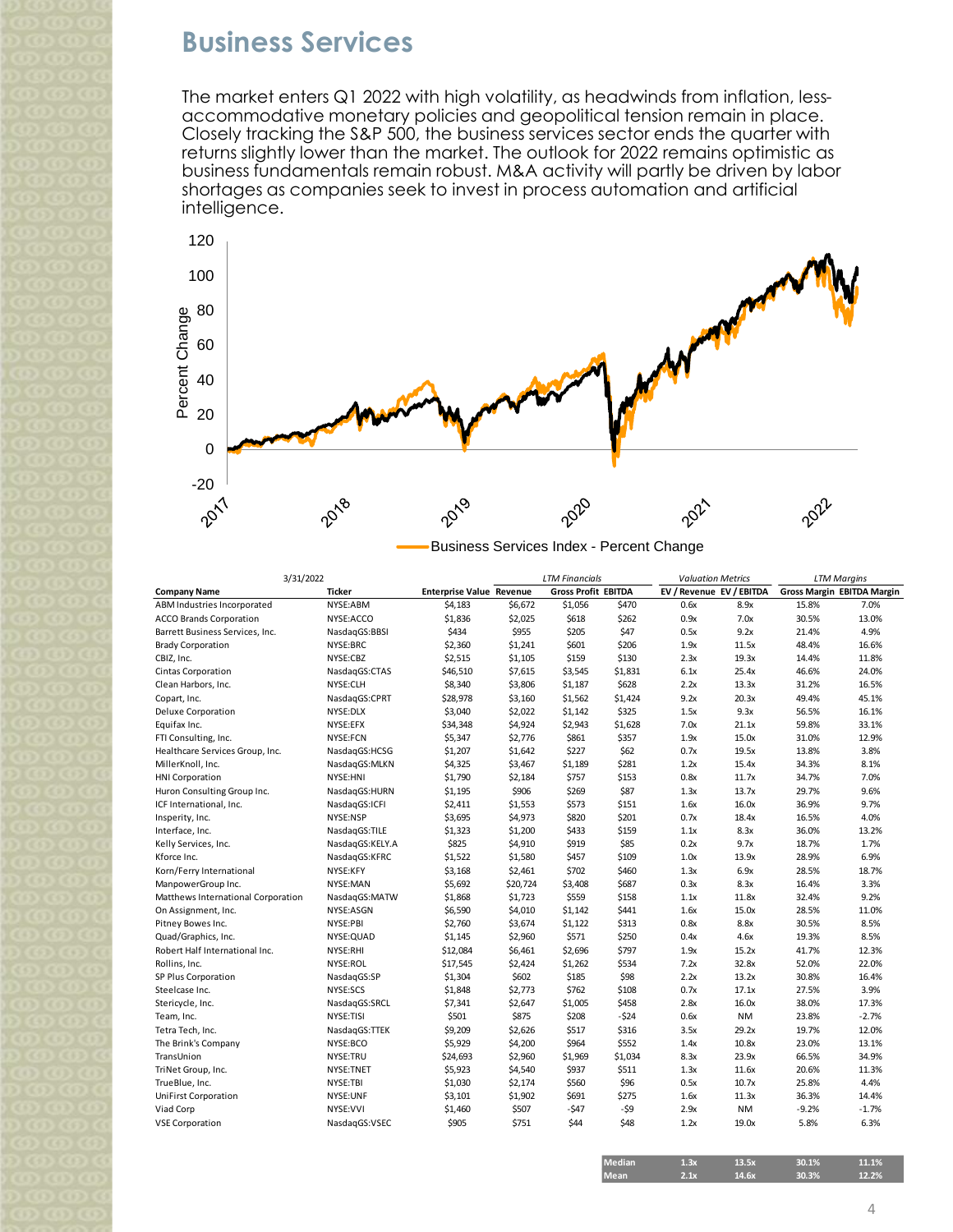# **Business Services**

### **State of the Industry**





*Source: Capital IQ*









**Business Services Transaction Volume**



*Source: Capital IQ*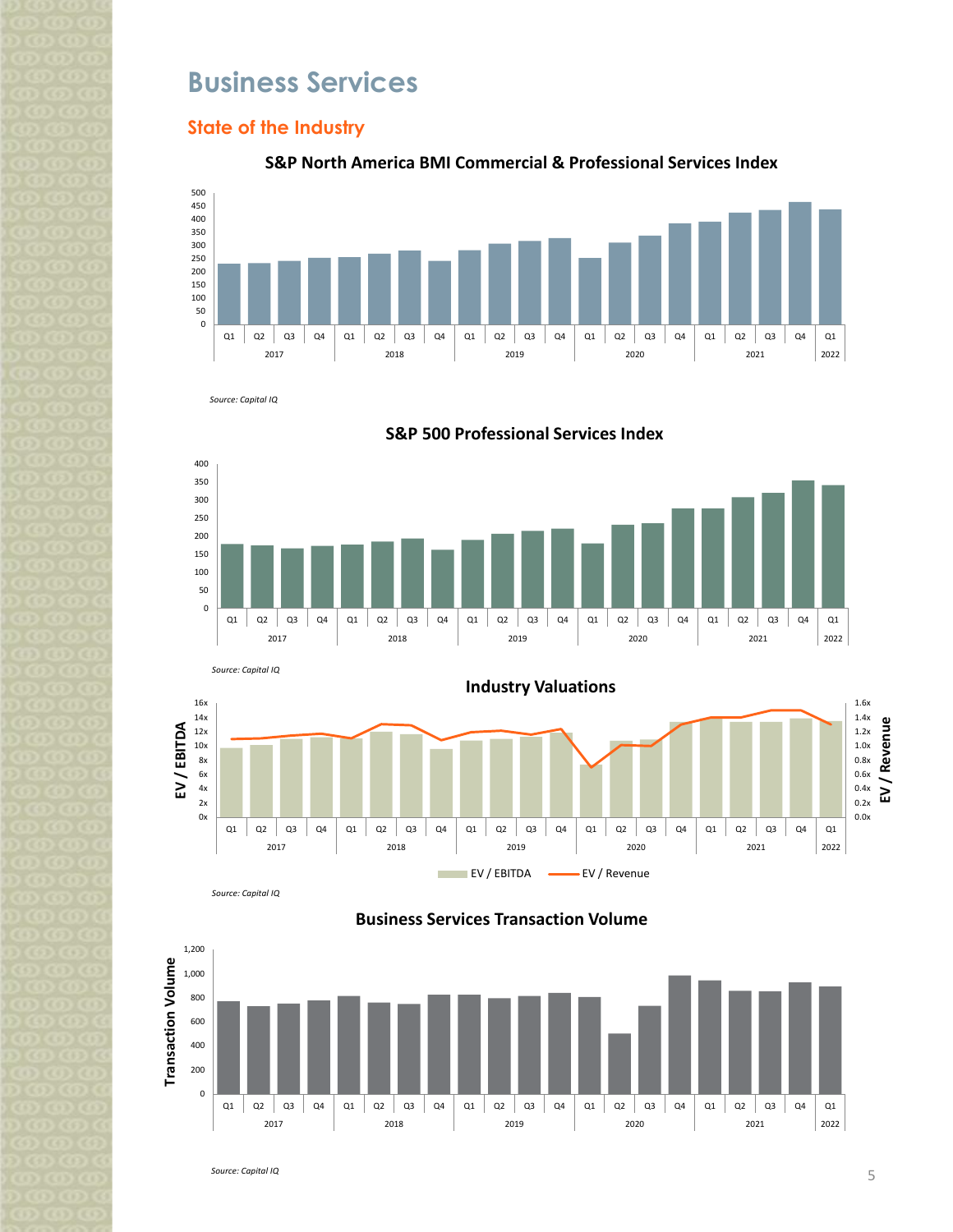



### **About Mirus**

# **The Value of Accomplishment**

The highest level of expertise and hard work is what accomplishment requires. It's what you deserve and what we do.

- *We sweat the small stuff.*
- *Take a 3:00am call.*
- *Say yes.*
- *Say no.*
- *Dig deeper when things get tough.*
- *And celebrate with you when your efforts pay off and you can reflect on it all and say, "It's really remarkable what we've accomplished here."*
- *Then and only then, will we know that we've accomplished something meaningful, too.*

Our global Business Services Group understands the challenges of service delivery, client demands and market dynamics in this sector, with a clear appreciation for how these factors drive value and investor interest. Mirus provides direct access to sector-specific expertise, as well as global buyers and sellers. Our professionals have deep experience and expertise in the following Business Services subsectors: Business Process Outsourcing, Human Capital Management, Tech-Enabled Services and Professional Services.

### **Partner Spotlight**

An investment banker to middle market firms since 2004, Brendan Kiernan has worked on more than 75 M&A engagements, managing deals for business services, technology, software and healthcare clients. Brendan is a graduate of Boston College and earned his MBA from Bentley's McCallum Graduate School of Business. He holds series 7, 79 and 63 certifications from FINRA. **Brendan Kiernan**



781-418-5926 *kiernan@merger.com*

*"I hired Mirus to represent me in the sale of my family's life sciences services company. Mirus delivered great value. Its team was highly professional and actively involved in all aspects of the negotiation, from diligence preparation and tactical advice to deal strategy, resulting in a successful sale to a \$2 billion public acquirer. The Mirus team is very good at what they do and I'd happily recommend them to other business owners." - Peter Harris, Principal Shareholder, B&V Testing Services*